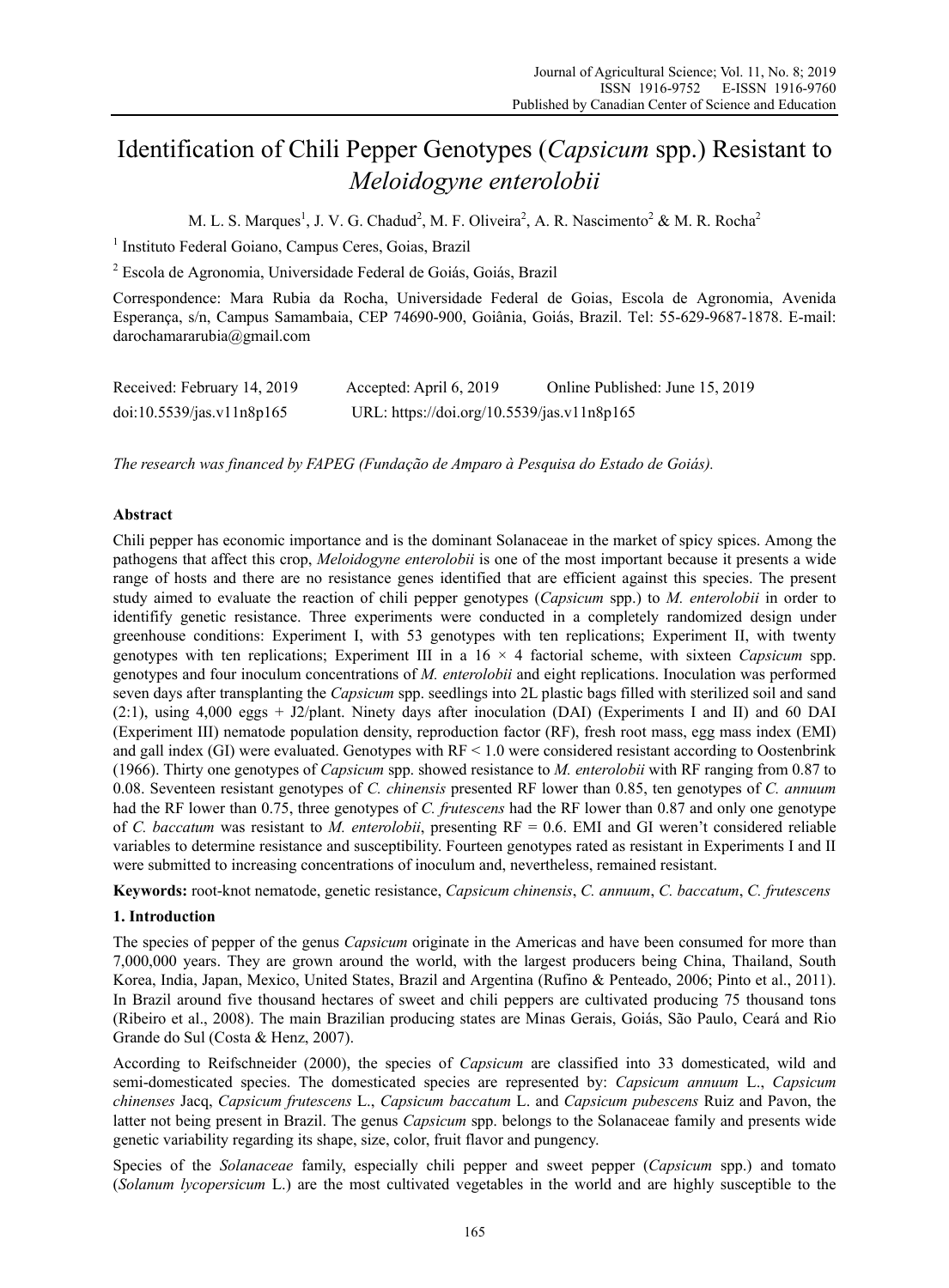root-knot nematodes (*Meloidogyne* sp.). The genetic resistance to these nematodes is one of the most efficient, economical and with the least environment impact forms of control (Carneiro et al., 2006). The use of tomato and pepper cultivars with resistance to *M. incognita*, *M. javanica* and *M. arenaria* is well established. These cultivars carry the Mi gene (Sasser & Kirby, 1979; Fargette, 1987). However, the species *M. enterolobii* has been detected parasitizing tomato plants and peppers resistant to *M. incognita, M. arenaria and M. javanica* (Carneiro et al., 2006).

The ability of *M. enterolobii* to parasitize plants resistant to other species of *Meloidogyne* makes this plant nematode extremely important for national agriculture. The knowledge of hosts is a fundamental step for the adoption of control strategies that prevent infestations of new areas (Bitencourt & Silva, 2010). In view of the increasingly frequent reports of the occurrence of *M. enterolobii* and the absence of commercial cultivars of pepper and tomato resistant to this nematode, it is necessary to search for *Capsicum* genotypes with resistance to this species. Thus, this study had the objective to evaluate the reaction of pepper genotypes (*Capsicum* spp.) to *M. enterolobii* aiming identification of genetic resistance.

# **2. Method**

The *M. enterolobii* population used in this study was obtained in the field from roots of guava (*Psidium guajava* L.) cv. Paluma. This population was isolated and multiplied in tomato plants (*Solanum lycopersicum* L.) cv. Santa Cruz Kada. The confirmation of the *Meloidogyne* species was made using the isoenzyme electrophoresis technique described by Carneiro and Almeida (2001)

Three experiments were conducted under greenhouse conditions (geographic coordinates 16°40′22″ S and 49°15′19″ W). Experiments I and II were performed from February to April/2015 and February to April/2016, respectively, to evaluate the hostability of 73 pepper genotypes to *M. enterolobii*. Experiment III was conducted from February to May/2016 submitting selected genotypes to increasing inoculum concentrations.

Experiments I and II were carried out in a completely randomized design with ten replicates. Experiment I had 53 treatments and Experiment II had 20 treatments. The treatments consisted of chili pepper genotypes (*Capsicum*  spp.) obtained from the UFG seed collection. The tomato cv. Santa Cruz Kada was used as susceptible standard in all experiments to verify the inoculum viability.

Seeding was done in plastic seedling trays with 400 inverted pyramidal cells, filled with 40 cm<sup>3</sup> of commercial substrate Bioplant® (Bioplant Agrícola Ltda., Nova Ponte, MG) per cell. After 30 days, when the seedlings presented two to four pairs of leaves, they were transplanted into black polyethylene bags with capacity for two liters, filled with substrate (sand: soil) previously autoclaved (120 ºC for 2 hours) in a ratio of 2:1.

After seven days of transplanting of the seedlings, artificial inoculation was performed, with 4 mL of aqueous suspension containing approximately 4,000 eggs + J2 of *M. enterolobii* per plot (one plant/bag). This was considered as the initial nematode population (Ip). During the period of experiment conduction, daily watering was performed.

The evaluations were performed at 90 days after inoculation (DAI). The plants were removed from the plastic bags, the shoots were discarded and the roots washed under running water and allowed to dry on paper towels. The roots were weighed on a digital scale (0.01 g precision) and then stained with Floxin B (0.015%), allowed to stand for 15-20 minutes and then washed with tap water to remove the residual dye from the roots. The egg masses external to the roots were colored, facilitating the visualization and counting under a stereoscopic microscope. Gall index (GI) and egg mass index (EMI) were obtained after counting, according to Taylor and Sasser (1978).

The roots were then processed for nematode extraction, being cut into fragments of approximately 2 cm in length and ground in a blender containing 0.5% NaClO solution. The suspension obtained was poured onto a 100 mesh (0.149 mm aperture) sieve coupled onto a 500 mesh (0.025 mm aperture) sieve. The material trapped in the 500 mesh screen was carefully washed under running water to remove the excess NaClO then collected into a beaker. The suspension was then transferred to centrifuge tubes, calibrated and 1 mL of kaolin was added to each tube and homogenized with a glass rod. The samples were centrifuged for 5 minutes at 1800 RPM and then the supernatant was discarded. The sucrose solution (0.454 Kg/L) was added to the pellet and homogenized. The samples were centrifuged for 1 minute at 1800 RPM and then the supernatant was poured into the 500 mesh sieve, washed thoroughly with tap water to remove the excess sucrose (Coolen & D'Herde, 1972). After extraction, the nematodes were collected and reserved in 50 mL test tubes for further counting under an optical microscope (40× magnification) with the aid of a Peters slide. After counting the nematodes, the population density was obtained and expressed in number of eggs and J2/10 g of root.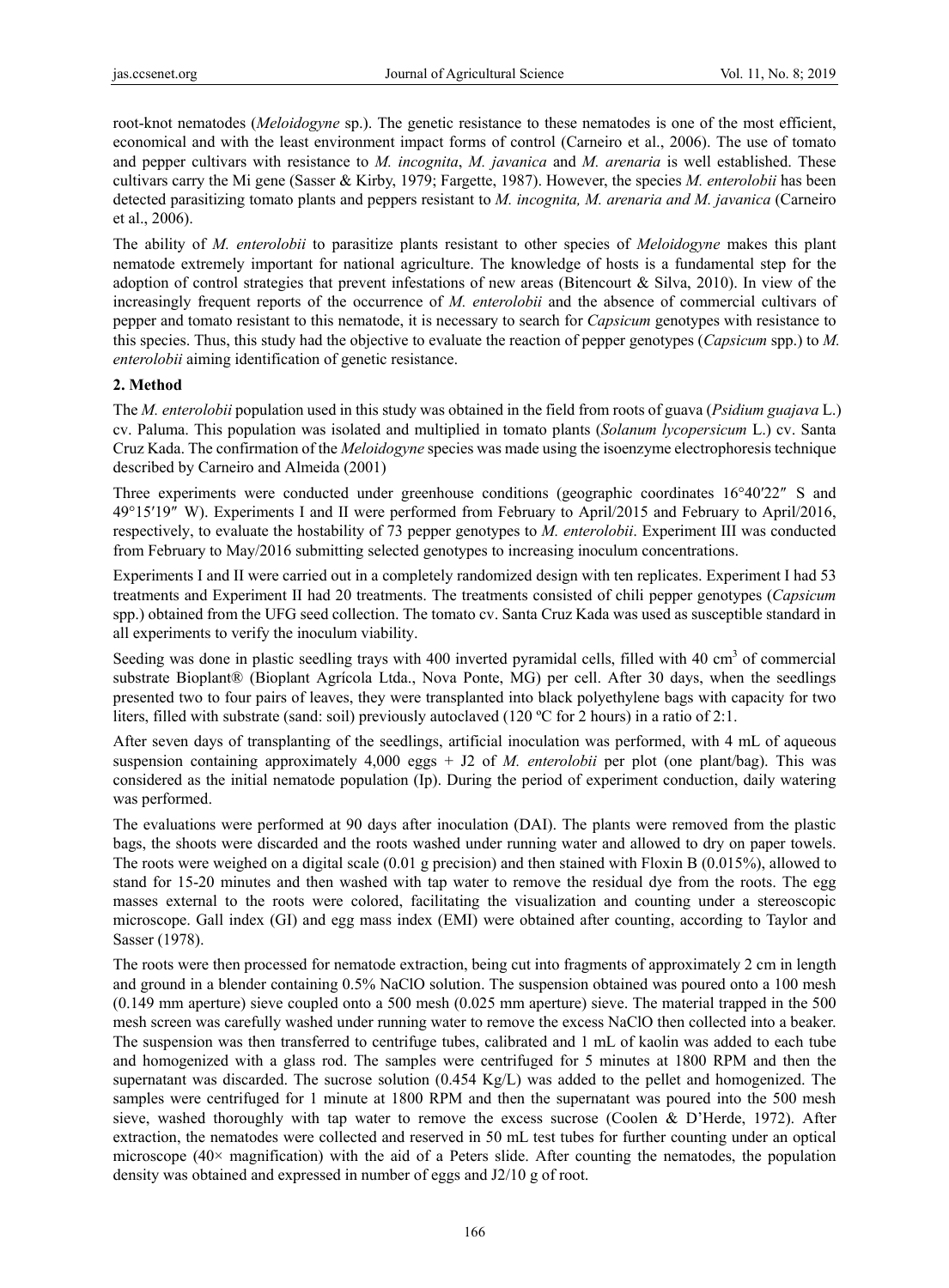The total number of nematodes in each root system was considered the final population (Fp). The reproduction factor (RF) was obtained by the ratio between the final population (Fp) and the initial population (Ip) (RF  $=$ Fp/Ip). The plants were then classified as resistant or susceptible to *M. enterolobii*, according to Oostenbrink criterion (1966), being considered resistant those with  $RF < 1.0$  and susceptible those with  $RF > 1.0$ .

For experiment III, we selected sixteen genotypes of *Capsicum* spp. that were evaluated in Experiment I: fourteen resistant and two susceptible (UFGCBA 03-Cambuci and UFGCCH 02-Sete Molhos) to *M. enterolobii*. The genotypes were submitted to increasing inoculum concentrations of *M. enterolobii* (0, 2,000, 4,000 and 8,000 eggs + J2/plant) using a completely randomized experimental design (DIC) in a  $16 \times 4$  factorial scheme (*Capsicum* spp. genotypes × inoculum concentrations) with eight replications.

The seedlings were obtained according to the methodology previously described. When the seedlings presented two to four pairs of leaves (30 days after sowing), they were transplanted into 2 L black polyethylene bags containing substrate (sand and soil at rate 2:1) previously sterilized at 120 ºC for 2 hours.

The inoculation with *M. enterolobii* at the concentrations corresponding to the treatments was performed after 15 days of transplanting. At 60 DAI the roots were submitted to evaluations of egg mass index (EMI), gall index (GI), fresh root mass (FRM), nematode population density (Pd) and the reproduction factor (RF) as described above.

The data were submitted to the Lillieford and Bartlett test (Conagin et al., 1993) for continuous and discrete quantitative dependent variables to test for normality and homoscedasticity. When necessary the data were transformed.

The data of Experiments I, II and III were submitted to analysis of variance, and the means were compared by the Scott-Knott test ( $p < 0.05$ ) using the Assistat version 7.7 software (Silva, 2017). For the 73 genotypes (Experiments I and II) the multivariate approach was applied through principal component analysis (correlation path) and clustering technique (Hair Junior et al., 2005). The dendogram was obtained by the UPGMA method using the Bray-Curtis distance as a similarity coefficient using the Past software version 3.18 (Hammer et al., 2001). For Experiment III, the analysis of variance was made considering the factorial scheme. When a significant interaction between genotypes and inoculum concentration was observed, regression analysis was performed using the Sisvar software (Ferreira, 2011).

# **3. Results**

Of the 73 genotypes of *Capsicum* spp. evaluated in Experiments I and II, 31 presented resistance to *M. enterolobii*, according to Oostenbrink (1966) criteria. Among the resistant genotypes, seventeen are *C. chinensis*, ten are *C. annum*, one *C. baccatum* and three *C. frutescens* (Table 1).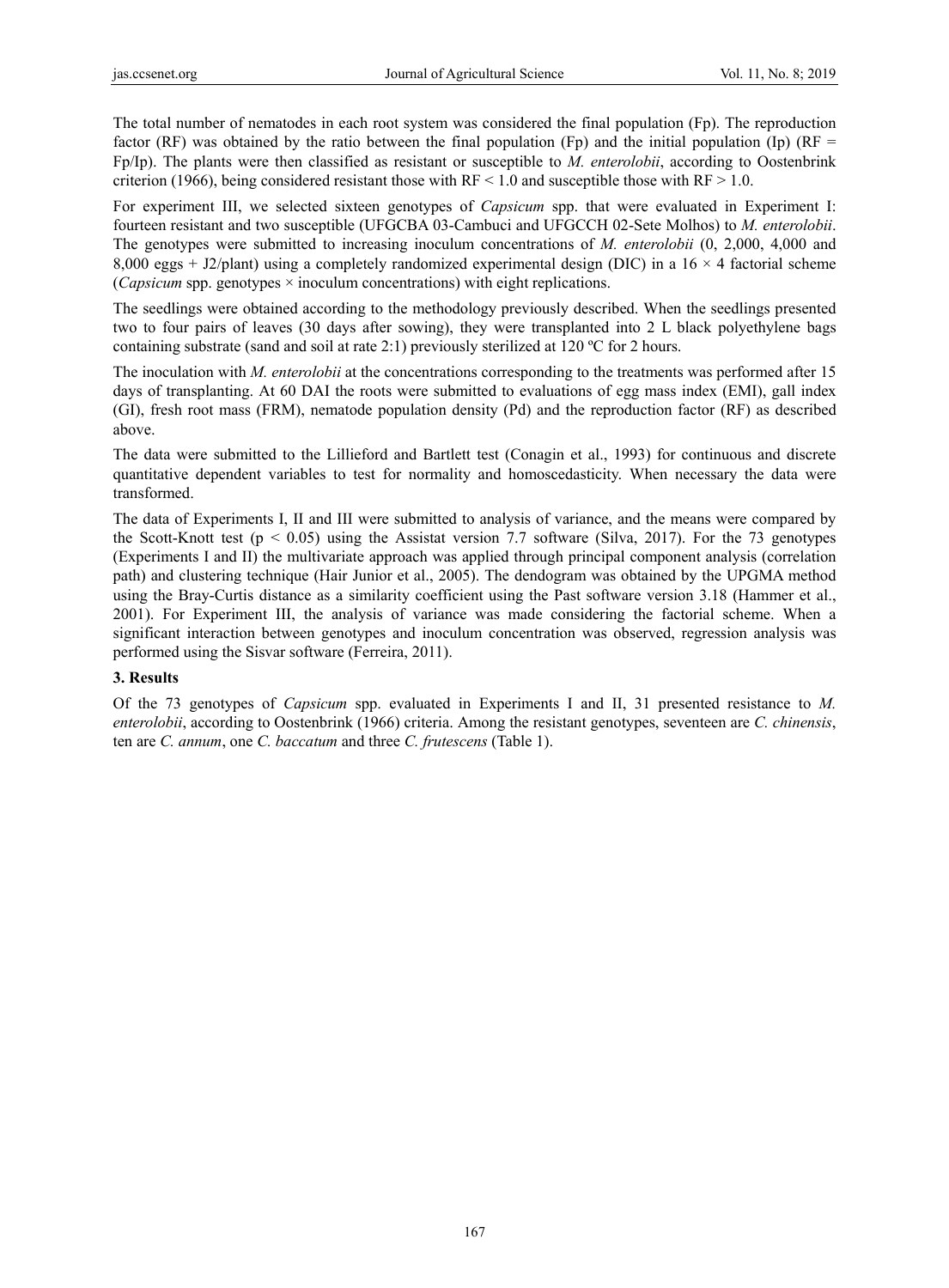| <b>Experiment I</b>          |                      |                           |              |        |                                                |                 |                          |              |                  |              |                |
|------------------------------|----------------------|---------------------------|--------------|--------|------------------------------------------------|-----------------|--------------------------|--------------|------------------|--------------|----------------|
| <b>Genotypes</b>             | Ident. UFG           | $\overline{\text{FRM}^1}$ |              | $Pd^2$ |                                                | $\mathbb{RF}^3$ | $\overline{\text{GI}^4}$ |              | EMI <sup>5</sup> |              | R <sup>6</sup> |
| Capsicum chinenses           |                      |                           |              |        |                                                |                 |                          |              |                  |              |                |
| Naga Jalokia A               | UFGCCH <sub>01</sub> | 15.73                     | d            | 42492  | b                                              | 14.89           | 4.75                     | a            | 4.62             | $\mathbf{a}$ | S              |
| Sete Molhos                  | UFGCCH <sub>02</sub> | 24.05                     | b            | 20142  | $\mathbf c$                                    | 11.46           | 3.87                     | b            | 3.87             | b            | S              |
| Bico de Papagaio             | UFGCCH 03            | 15.91                     | d            | 23702  | $\mathbf c$                                    | 8.05            | 4.87                     | a            | 4.87             | a            | S              |
| Chifre de Veado AR2          | UFGCCH 04            | 20.44                     | $\mathbf c$  | 12727  | d                                              | 7.18            | 4.12                     | a            | 3.87             | b            | S              |
| Amazoninha Amarela           | UFGCCH 05            | 13.55                     | d            | 11885  | d                                              | 4.51            | 5.00                     | a            | 5.00             | $\mathbf{a}$ | S              |
| Pimenta Cheiro Vermelha      | UFGCCH 06            | 29.20                     | b            | 4987   | d                                              | 3.06            | 3.00                     | b            | 2.75             | b            | S              |
| Biquinho A                   | UFGCCH07             | 22.26                     | $\mathbf{c}$ | 7035   | d                                              | 2.91            | 4.62                     | a            | 4.25             | a            | S              |
| Pimenta de Cheiro Amarela    | UFGCCH 08            | 32.82                     | $\mathbf{a}$ | 2802   | $\mathbf e$                                    | 2.20            | 3.00                     | b            | 2.87             | b            | S              |
| Bode Roxa B                  | UFGCCH 09            | 21.86                     | $\mathbf c$  | 2506   | e                                              | 1.32            | 1.50                     | $\mathbf c$  | 0.50             | d            | S              |
| Fidalga Amarela A            | UFGCCH 10            | 14.33                     | d            | 1180   | $\mathbf e$                                    | 0.55            | 0.62                     | d            | 1.00             | $\mathbf c$  | R              |
| Bode Vermelha B              | UFGCCH 11            | 15.33                     | d            | 1546   | $\mathbf e$                                    | 0.55            | 3.62                     | b            | 3.62             | b            | $\mathbb{R}$   |
| Bode Vermelha A              | UFGCCH 12            | 34.48                     | a            | 668    | e                                              | 0.53            | 4.37                     | a            | 4.37             | a            | R              |
| Habanero Amarela A           | UFGCCH 13            | 21.30                     | $\mathbf c$  | 753    | e                                              | 0.47            | 2.87                     | b            | 3.50             | b            | R              |
| Chifre de Veado C            | UFGCCH 14            | 19.64                     | $\mathbf c$  | 680    | e                                              | 0.40            | 1.37                     | $\mathbf c$  | 1.12             | $\mathbf c$  | R              |
| Redonda de Vaso Vermelha     | UFGCCH 15            | 20.57                     | $\mathbf c$  | 740    | e                                              | 0.39            | 3.62                     | b            | 3.62             | b            | R              |
| Bode Amarela                 | UFGCCH 16            | 22.73                     | $\mathbf{c}$ | 745    | e                                              | 0.38            | 1.62                     | $\mathbf c$  | 1.62             | $\mathbf{c}$ | $\mathbb{R}$   |
| Murupi                       | UFGCCH 17            | 18.18                     | $\mathbf c$  | 716    | e                                              | 0.37            | 0.62                     | d            | 0.62             | d            | $\mathbb{R}$   |
| Pirâmide de Vaso             | UFGCCH 18            | 16.59                     | d            | 1322   | e                                              | 0.36            | 2.87                     | b            | 3.12             | b            | $\mathbb{R}$   |
| Vulcão Feltrin               | UFGCCH 19            | 20.51                     | $\mathbf c$  | 557    | e                                              | 0.32            | 0.12                     | d            | 0.12             | d            | R              |
| Espanhola                    | UFGCCH <sub>20</sub> | 33.25                     | a            | 391    | e                                              | 0.30            | 1.50                     | $\mathbf{c}$ | 1.37             | $\mathbf{c}$ | $\mathbb{R}$   |
| Pitanga                      | UFGCCH 21            | 22.56                     | $\mathbf c$  | 531    | e                                              | 0.28            | 4.12                     | a            | 4.37             | a            | R              |
| Redonda de Vaso Amarela      | UFGCCH <sub>22</sub> | 27.97                     | b            | 649    | e                                              | 0.23            | 1.75                     | $\mathbf c$  | 1.37             | $\mathbf c$  | $\mathbb{R}$   |
| Cheiro de Baiana             | UFGCCH 23            | 15.61                     | d            | 464    | $\mathbf e$                                    | 0.19            | 1.00                     | d            | 1.00             | d            | R              |
| Bode Roxa A                  | UFGCCH 24            | 15.70                     | d            | 745    | e                                              | 0.08            | 0.00                     | d            | 1.50             | $\mathbf c$  | R              |
| Capsicum annuum              |                      |                           |              |        |                                                |                 |                          |              |                  |              |                |
| Páprica 96L                  | UFGCA01              | 22.22                     | $\mathbf c$  | 51109  | b                                              | 23.61           | 4.62                     | a            | 4.62             | a            | S              |
| Carine Feltrin A             | UFGCA <sub>02</sub>  | 8.54                      | d            | 158784 | a                                              | 16.92           | 3.62                     | b            | 3.87             | b            | S              |
| Cumari Passarinho            | UFGCA 03             | 21.40                     | $\mathbf c$  | 25683  | $\mathbf c$                                    | 12.99           | 4.37                     | a            | 4.62             | a            | S              |
| Cumari Amarela Pará B        | UFGCA 04             | 5.68                      | d            | 78282  | b                                              | 7.36            | 2.00                     | $\mathbf c$  | 2.12             | $\mathbf c$  | S              |
| Cumari B                     | UFGCA 05             | 29.93                     | b            | 38335  | $\mathbf c$                                    | 5.67            | 3.87                     | b            | 3.87             | b            | S              |
| Páprica 541F                 | UFGCA 06             | 15.59                     | d            | 11858  | d                                              | 4.74            | 4.87                     | a            | 5.00             | a            | S              |
| Jalapeño A                   | UFGCA07              | 33.79                     | a            | 7977   | d                                              | 3.92            | 4.75                     | a            | 4.62             | a            | $\mathbf S$    |
| Indiana A                    | UFGCA 08             | 20.16                     | $\mathbf c$  | 7032   | d                                              | 3.33            | 0.25                     | d            | 0.25             | d            | S              |
| Cumari A                     | UFGCA 09             | 30.72                     | b            | 1925   | $\mathbf e$                                    | 1.53            | 4.25                     | a            | 3.87             | $\mathbf{a}$ | S              |
| Carine Feltrin B             | UFGCA 10             | 9.98                      | d            | 3503   | $\mathbf e$                                    | 1.12            | 3.75                     | b            | 3.62             | b            | S              |
| Cumari Cheirosa              | UFGCA 11             | 15.76                     | d            | 1023   | e                                              | 0.53            | 4.62                     | a            | 4.37             | a            | R              |
| Cumari Vermelha              | UFGCA 12             | 28.62                     | b            | 523    | e                                              | 0.47            | 3.87                     | b            | 3.75             | b            | $\mathbb{R}$   |
| Páprica Queen                | UFGCA 13             | 19.41                     | $\mathbf c$  | 979    | e                                              | 0.39            | 3.62                     | b            | 3.75             | b            | $\mathbb{R}$   |
| Cayenne                      | UFGCA 14             | 14.55                     | d            | 2643   | e                                              | 0.37            | 3.00                     | b            | 2.87             | b            | R              |
| La Bombonera A               | UFGCA 15             | 11.10                     | d            | 1308   | $\mathbf e$                                    | 0.36            | 4.50                     | $\rm{a}$     | 4.50             | $\rm{a}$     | R              |
| Pimenta Comprida             | UFGCA 16             | 11.96                     | d            | 1439   | ${\bf e}$                                      | 0.35            | 3.62                     | b            | 3.75             | b            | R              |
| Cumari C                     | UFGCA 17             | 33.54                     | a            | 425    | $\mathbf e$                                    | 0.35            | 0.12                     | d            | 0.12             | d            | ${\bf R}$      |
| Cumari D                     | UFGCA 18             | 40.44                     | a            | 60     | $\mathbf e$                                    | 0.12            | 1.00                     | $\mathbf c$  | 0.50             | d            | $\mathbb{R}$   |
| Capsicum baccatum            |                      |                           |              |        |                                                |                 |                          |              |                  |              |                |
| Coração de Galinha           | UFGCBA01             | 19.28                     | $\mathbf c$  | 71110  | $\rm{a}$                                       | 31.67           | 4.37                     | $\rm{a}$     | 4.50             | $\rm{a}$     | S              |
| Dedo de Moça Vermelha        | UFGCBA02             | 22.80                     | $\mathbf c$  | 16894  | $\mathbf c$                                    | 7.50            | 5.00                     | a            | 5.00             | $\mathbf{a}$ | S              |
| Cambuci                      | UFGCBA03             | 25.09                     | b            | 10899  | d                                              | 7.21            | 4.75                     | $\rm{a}$     | 5.00             | a            | $\mathbf S$    |
| Tabasco                      | UFGCBA04             | 13.83                     | d            | 18885  | d                                              | 4.04            | 4.37                     | a            | 4.50             | $\rm{a}$     | $\mathbf S$    |
| Dedo de Moça Amarela         | UFGCBA05             | 30.71                     | b            | 4443   | $\mathrm{d}% \left\  \mathcal{H}\right\  _{A}$ | 3.11            | 4.12                     | a            | 4.12             | a            | $\mathbf S$    |
|                              | UFGCBA06             |                           |              |        |                                                |                 |                          |              |                  |              | $\mathbf S$    |
| Dedo de Moça                 |                      | 13.71                     | d            | 2637   | $\mathbf{e}% _{t}\left( t\right)$              | 1.01            | 4.00                     | $\rm{a}$     | 4.00             | a            |                |
| Capsicum frutescens          |                      |                           |              |        |                                                |                 |                          |              |                  |              |                |
| Vaso Picante Super Precoce A | UFGFR <sub>01</sub>  | 18.91                     | $\mathbf c$  | 5606   | $\mathbf{e}% _{t}\left( t\right)$              | 3.36            | 0.62                     | d            | 0.75             | d            | $\mathbf S$    |
| Capsicum frutescens          |                      |                           |              |        |                                                |                 |                          |              |                  |              |                |
| Malaguetinha                 | UFGFR <sub>02</sub>  | 17.78                     | $\mathbf c$  | 4624   | $\mathbf e$                                    | 1.88            | 1.25                     | $\mathbf c$  | 1.37             | $\mathbf c$  | $\mathbf S$    |
| Malagueta                    | UFGFR 03             | 27.25                     | b            | 1022   | $\mathbf{e}% _{t}\left( t\right)$              | 0.87            | 3.75                     | b            | 3.50             | b            | R              |
| Malaguetão                   | UFGFR 04             | 17.07                     | d            | 1650   | $\mathbf{e}% _{t}\left( t\right)$              | 0.56            | 1.50                     | $\mathbf c$  | 1.37             | $\mathbf c$  | ${\bf R}$      |
| Vaso Picante Super Precoce B | <b>UFGFR05</b>       | 24.37                     | b            | 937    | $\mathbf{e}% _{t}\left( t\right)$              | 0.53            | 3.25                     | b            | 3.25             | b            | ${\bf R}$      |
| $CV(\% )$                    |                      | 42.96                     |              | 95.44  |                                                | 47.35           | 17.05                    |              | 17.30            |              |                |

Table 1. Reaction of 73 *Capsicum* spp. genotypes to *M. enterolobii*, under greenhouse conditions, at 90 days after inoculation. UFG, GO, 2017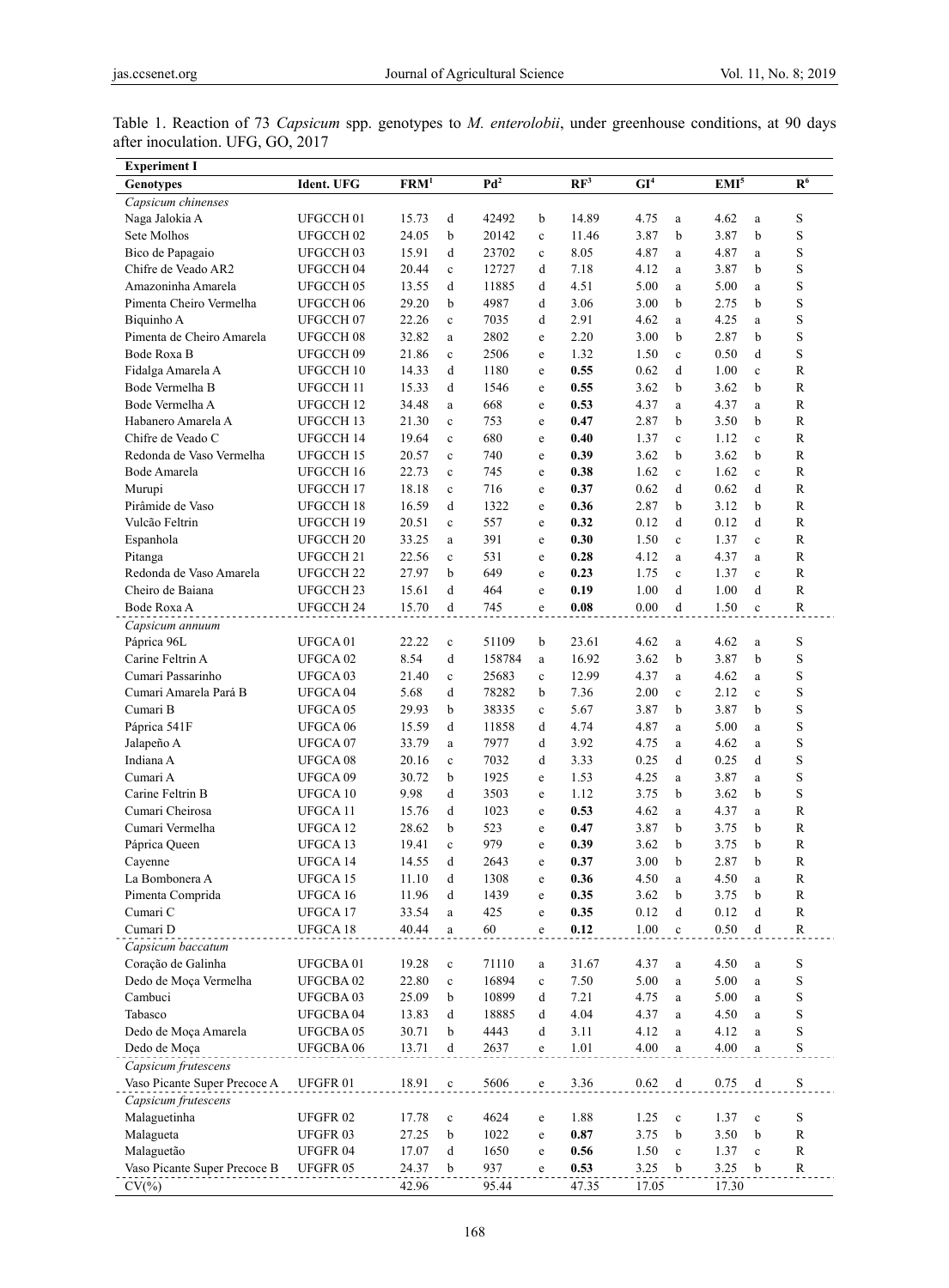| <b>Experiment II</b>     |                      |            |              |       |              |       |           |   |            |       |              |
|--------------------------|----------------------|------------|--------------|-------|--------------|-------|-----------|---|------------|-------|--------------|
| <b>Genotypes</b>         | <b>Ident. UFG</b>    | <b>FRM</b> |              | Pd    | RF           |       | <b>GI</b> |   | <b>EMI</b> |       | $\bf R$      |
| Capsicum chinenses       |                      |            |              |       |              |       |           |   |            |       |              |
| Naga Jolokia B           | UFGCCH <sub>25</sub> | 5.92       | a            | 27446 | a            | 3.63  | 5.00      | a | 5.00       | $a^1$ | S            |
| Biquinho B               | UFGCCH <sub>26</sub> | 2.62       | d            | 45940 | a            | 1.99  | 4.50      | a | 4.50       | a     | S            |
| Bode Vermelho C          | UFGCCH <sub>27</sub> | 3.28       | $\mathbf{c}$ | 25107 | a            | 1.86  | 3.80      | a | 3.80       | a     | S            |
| Chifre de Veado C        | UFGCCH <sub>28</sub> | 3.48       | $\mathbf{c}$ | 29920 | a            | 1.84  | 4.50      | a | 4.50       | a     | S            |
| Habanero Amarela B       | UFGCCH <sub>29</sub> | 3.96       | $\mathbf{c}$ | 19846 | b            | 1.75  | 4.70      | a | 4.70       | a     | S            |
| Cheiro Feltrin           | UFGCCH <sub>30</sub> | 4.20       | b            | 19209 | b            | 1.64  | 4.90      | a | 4.90       | a     | S            |
| Cumari Amarela do Pará A | UFGCCH 31            | 3.48       | c            | 24582 | <sub>b</sub> | 1.52  | 4.10      | a | 4.10       | a     | S            |
| Amazoninha Vermelha      | UFGCCH <sub>32</sub> | 3.63       | $\mathbf c$  | 9838  | b            | 0.85  | 4.80      | a | 4.80       | a     | $\mathbb{R}$ |
| Habanero Chocolate       | UFGCCH <sub>33</sub> | 3.25       | $\mathbf{c}$ | 12283 | b            | 0.73  | 3.90      | a | 3.90       | a     | $\mathbb{R}$ |
| Capsicum annuum          |                      |            |              |       |              |       |           |   |            |       |              |
| Páprica 96/D             | UFGCA 19             | 3.81       | $\mathbf{c}$ | 45471 | a            | 3.87  | 4.00      | a | 4.00       | a     | S            |
| Cayenne R3               | UFGCA 20             | 6.27       | a            | 16902 | b            | 2.63  | 5.00      | a | 5.00       | a     | S            |
| Indiana B                | UFGCA 21             | 3.43       | $\mathbf c$  | 25561 | a            | 2.01  | 4.50      | a | 4.50       | a     | S            |
| Peperone                 | UFGCA 22             | 4.45       | h            | 18514 | b            | 1.77  | 4.50      | a | 4.50       | a     | S            |
| Doce Comprida            | UFGCA 23             | 2.94       | d            | 28103 | a            | 1.73  | 4.80      | a | 4.80       | a     | S            |
| Páprica 96/F             | UFGCA 24             | 2.61       | d            | 29618 | a            | 1.54  | 4.00      | a | 4.00       | a     | S            |
| Jalapeño B               | UFGCA 25             | 2.95       | d            | 25551 | a            | 1.34  | 3.80      | a | 3.80       | a     | S            |
| La Bombonera B           | UFGCA 26             | 1.91       | d            | 38128 | a            | 1.30  | 3.90      | a | 3.90       | a     | S            |
| Doce iIaliana            | UFGCA 27             | 2.45       | d            | 15134 | b            | 0.75  | 3.80      | a | 3.80       | a     | $\mathbb{R}$ |
| Páprica 181/F            | UFGCA <sub>28</sub>  | 3.46       | $\mathbf{c}$ | 16405 | b            | 0.62  | 2.50      | a | 2.50       | a     | R            |
| Capsicum baccatum        |                      |            |              |       |              |       |           |   |            |       |              |
| Fidalga Amarela B        | UFGCBA07             | 2.41       | d            | 9202  | <sub>b</sub> | 0.60  | 5.00      | a | 5.00       | a     | R            |
| CV(%)                    |                      | 16.02      |              | 43.18 |              | 29.01 | 19.25     |   | 19.25      |       |              |

Note. Means followed by the same letter in the columns do not differ (Scott-Knot, 5%). <sup>1</sup>Root fresh mass; <sup>2</sup>Population density (especimens/10 g of roots); <sup>3</sup>Reproduction Factor; <sup>4</sup>Gall Index; <sup>5</sup>Egg mass index; <sup>6</sup>Reaction. Data were transformed in  $(x + 1)^{1/2}$  for statiscal analisys.

The reproduction factor (RF) of M. enterolobii in susceptible genotypes ranged from 31.67 in genotype UFGCBA 01 (Coração de Galinha) to 1.01, in genotype UFGBA 06 (Dedo de Moça). Among the resistant genotypes, UFGCCH 24 (Bode Roxa A) presented RF of 0.08 and UFGFR 03 (Malagueta) showed RF equal to  $0.87$  (Table 1).

The nematode population density (Pd) in the roots showed great variation in Experiment I, and the statistical test separated the genotypes into five groups (Table 1). The group with the lowest population densities (averages followed by the letter "e" in Table 1) consisted of a total of 33 genotypes, not exactly those considered resistant by the Oostenbrink criteria (1966), adopted in the present study. Of these 33 genotypes, six were considered susceptible for showing RF higher than 1.0. In Experiment II, the test separated the genotypes into two groups, demonstrating a lower variation, but also, not a complete coincidence of the genotypes with lower Pd with the resistant genotypes. The variation found in the results from both experiments are believed to be inherent to the genotypes since the experiments were conducted under controlled conditions of a greenhouse.

The fresh root mass (FRM) also showed a great variation among the genotypes evaluated in Experiment I, but these differences were random, with no difference among the species C. chinensis, C. annum, C. baccatum and C. frutescens (Table 1). The genotypes UFGCA 02 (Carine Feltrin A), UFGCA 04 (Cumari Amarela do Pará B), and UFGCA 10 (Carine Feltrin B), all of the C. annum species presented FRM of less than ten grams. In Experiment II, all tested genotypes presented FRM ranging from 1.91 g to 6.27 g suggesting that there was some problem during the period of conduction of the second experiment that impaired the plant development.

The variables gall index (GI) and egg mass index (EMI) showed a great variation between genotypes in Experiment I and non-significant variation in Experiment II. These variables were not considered adequate for rating the genotypes as resistant or susceptible, following the Taylor and Sasser (1978) criteria. This because we found genotypes with low GI and EMI, that would be rated as resistant, but they were considered susceptible based on the RF according to Oostenbrink (1966) criteria. As an example, the genotype UFGCH 08 (Indiana A), which presented IG and EMI equal to 0.25 and genotype UFGFR 01 (Vaso Picante Super Precoce A), with a GI of 0.62 and EMI equal to 0.75 were considered susceptible based on the RF. On the other hand, genotypes with GI and EMI above 4.0 were considered resistant according to Oostenbrink (1966).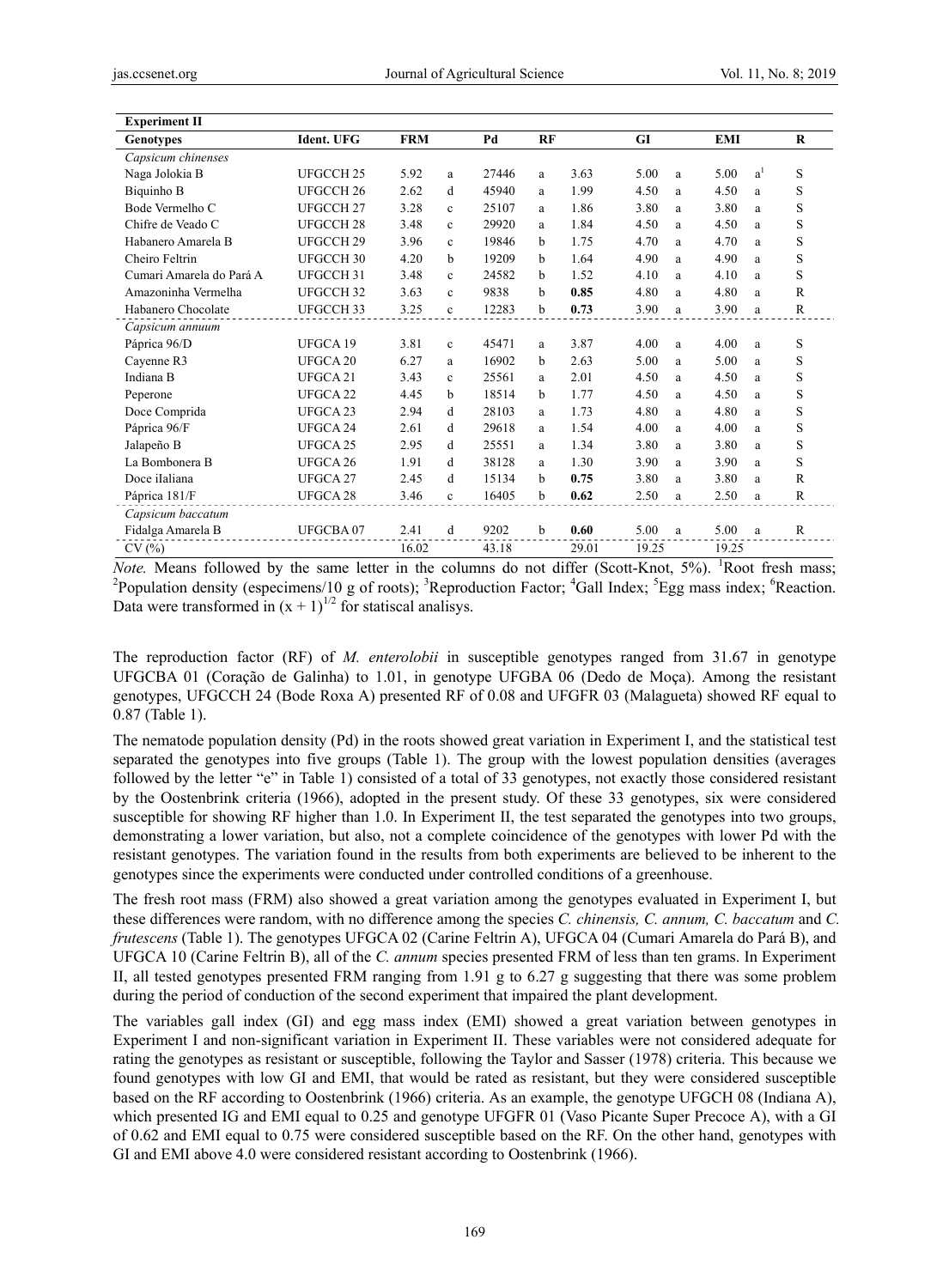The dendrogram resulting from the clustering analysis (Figure 1) allowed the separation of genotypes into two large groups, with the support of the cofenetic coefficient of 87% (Bray-Curtis), based on the quantitative variables studied, FR, Pd, EMI and GI. The 31 genotypes that behaved as resistant were grouped in the same clade, distinct from the others that showed a susceptibility reaction to M. enterolobii. The other groups formed, although they indicate proximity in the characteristics among the genotypes, did not group genotypes of the same species (C. annum, C. chinensis, C. baccatum and C. frutescens) so that there was a random distribution of these species.



Figure 1. Dendogram from the grouping analisys of 73 genotypes of *Capsicum* spp. based on the population density of *M. enterolobii*, reproduction factor, gall index and egg mass index. Bray-Curtis-Cofenetic coeficient = 0.87. Genotypes: 1) Naga Jolokia A; 2) Sete Molhos; 3) Bico de Papagaio; 4) Chifre de Veado AR2; 5) Amazoninha Amarela; 6) Pimenta de Cheiro Vermelha; 7) Biquinho A; 8) Pimenta de Cheiro Amarela; 9) Bode Roxa B; 10) Fidalga Amarela A; 11) Bode Vermelha B; 12) Bode Vermelha A; 13) Habanero Amarela A; 14) Chifre de Veado C; 15) Redonda de Vaso Amarelo; 16) Bode Amarela; 17) Murupi; 18) Piramide de Vaso; 19) Vulcão Feltrin; 20) Espanhola; 21) Pitanga; 22) Redonda de Vaso Amarela; 23) Cheiro de Baiana; 24) Bode Roxa A; 25) Paprika 96L. 26) Carine Feltrin A; 27) Cumari Passarinho; 28) Cumari Amarela do Pará B; 29) Cumari B; 30) Paprika 541F; 31) Jalapeno A; 32) Indiana A; 33) Cumari A; 34) Carine Feltrin B; 35) Cumari Cheirosa; 36) Cumari Vermelha; 37) Paprika Queen; 38) Cayene; 39) La Bombonera A; 40) Pimenta Comprida; 41) Cumari C; 42) Cumari D; 43) Coração de Galinha; 44) Dedo de Moça Vermelha; 45) Cambuci; 46) Tabasco; 47) Dedo de Moça Amarela; 48) Dedo de Moça; 49) Vaso Picante Super Precoce A; 50) Malaguetinha; 51) Malagueta; 52) Malaguetão; 53) Vaso Picante Super Precoce B; 54) Naga Jolokia B; 55) Biquinho B; 56) Bode Vermelho C; 57) Chifre de Veado C; 58) Habanero Amarela B; 59) Cheiro Feltrin; 60) Cumari Amarela do Pará A; 61) Amazoninha Vermelha; 62) Habanero Chocolate; 63) Paprika 96/D; 64) Cayene R3; 65) Indiana B; 66) Peperone; 67) Doce Comprida; 68) Paprika 96/F; 69) Jalapeno B; 70) La Bombonera B; 71) Doce Italiana; 72) Paprika 181/F; 73) Fidalga Amarela B

Principal components analysis based on the variables genotypes, FR, Pd, GI and EMI explained 76.75% of the total variability, and 51.52% of the variance was explained by the main component 1 (PC1) and 25.23% by the main component 2 (PC2) (Figure 2). The genotypes grouped in the upper and lower right quadrants are considered susceptible because they are more correlated with the vectors representing FR and Pd (upper quadrant) and GI and EMI (lower quadrant). The resistant genotypes separated according to the variables EMI and GI are represented in the upper left quadrant and the resistant ones with low values of FR and Pd in the lower left quadrant.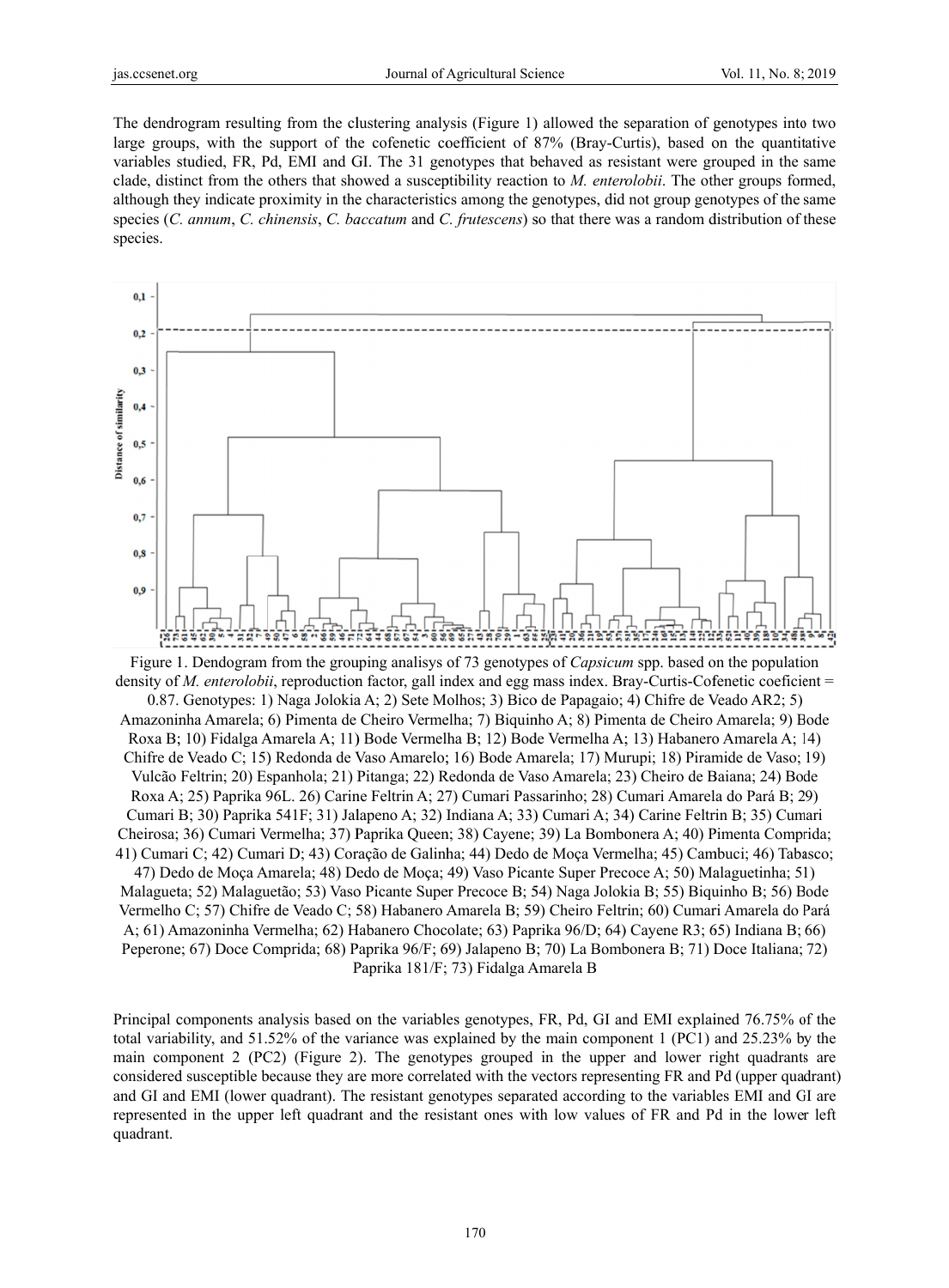

Component 1 (51,52%)

Figure 2. Biplot of variables referring to resistance/susceptibility to the nematode Meloidogyne enterolobii and genotypes of *Capsicum* spp. related to principal components 1 and 2. RF: Reproduction Fator; Pd: Population density; EMI: Egg mass index; GI: Gall index. Genotypes: 1) Naga Jolokia A; 2) Sete Molhos; 3) Bico de Papagaio; 4) Chifre de Veado AR2; 5) Amazoninha Amarela; 6) Pimenta de Cheiro Vermelha; 7) Biquinho A; 8) Pimenta de Cheiro Amarela; 9) Bode Roxa B; 10) Fidalga Amarela A; 11) Bode Vermelha B; 12) Bode Vermelha A; 13) Habanero Amarela A; 14) Chifre de Veado C; 15) Redonda de Vaso Amarelo; 16) Bode Amarela; 17) Murupi; 18) Piramide de Vaso; 19) Vulcão Feltrin; 20) Espanhola; 21) Pitanga; 22) Redonda de Vaso Amarela; 23) Cheiro de Baiana; 24) Bode Roxa A; 25) Paprika 96L; 26) Carine Feltrin A; 27) Cumari Passarinho; 28) Cumari Amarela Pará B; 29) Cumari B; 30) Paprika 541F; 31) Jalapeño A; 32) Indiana A; 33) Cumari A; 34) Carine Feltrin B; 35) Cumari Cheirosa; 36) Cumari Vermelha; 37) Paprika Queen; 38) Cayenne; 39) La Bombonera A; 40) Pimenta Comprida; 41) Cumari C; 42) Cumari D; 43) Coração de Galinha; 44) Dedo de Moça Vermelha; 45) Cambuci; 46) Tabasco; 47) Dedo de Moça Amarela; 48) Dedo de Moça; 49) Vaso Picante Super Precoce A; 50) Malaguetinha; 51) Malagueta; 52) Malaguetão; 53) Vaso Picante Super Precoce B; 54) Naga Jolokia B; 55) Biquinho B; 56) Bode Vermelho C; 57) Chifre de Veado C; 58) Habanero Amarela B; 59) Cheiro Feltrin; 60) Cumari Amarela do Pará A; 61) Amazoninha Vermelha; 62) Habanero Chocolate; 63) Paprika 96/D; 64) Cavenne R3; 65) Indiana B; 66) Peperone; 67) Doce Comprida; 68) Paprika 96/F; 69) Jalapeño B; 70) La Bombonera B; 71) Doce Italiana; 72) Paprika 181/F; 73) Fidalga Amarela B

The genotypes UFGCH 02 (Sete Molhos) and UFGCBA 03 (Cambuci) presented RF of M. enterolobii greater than 1.0 at all inoculum concentrations tested (Table 2), which was already expected, since they were used as standard of susceptibility based on the results of Experiment I. The other evaluated genotypes, that were resistant in Experiment I, remained resistant even under increasing inoculum concentrations.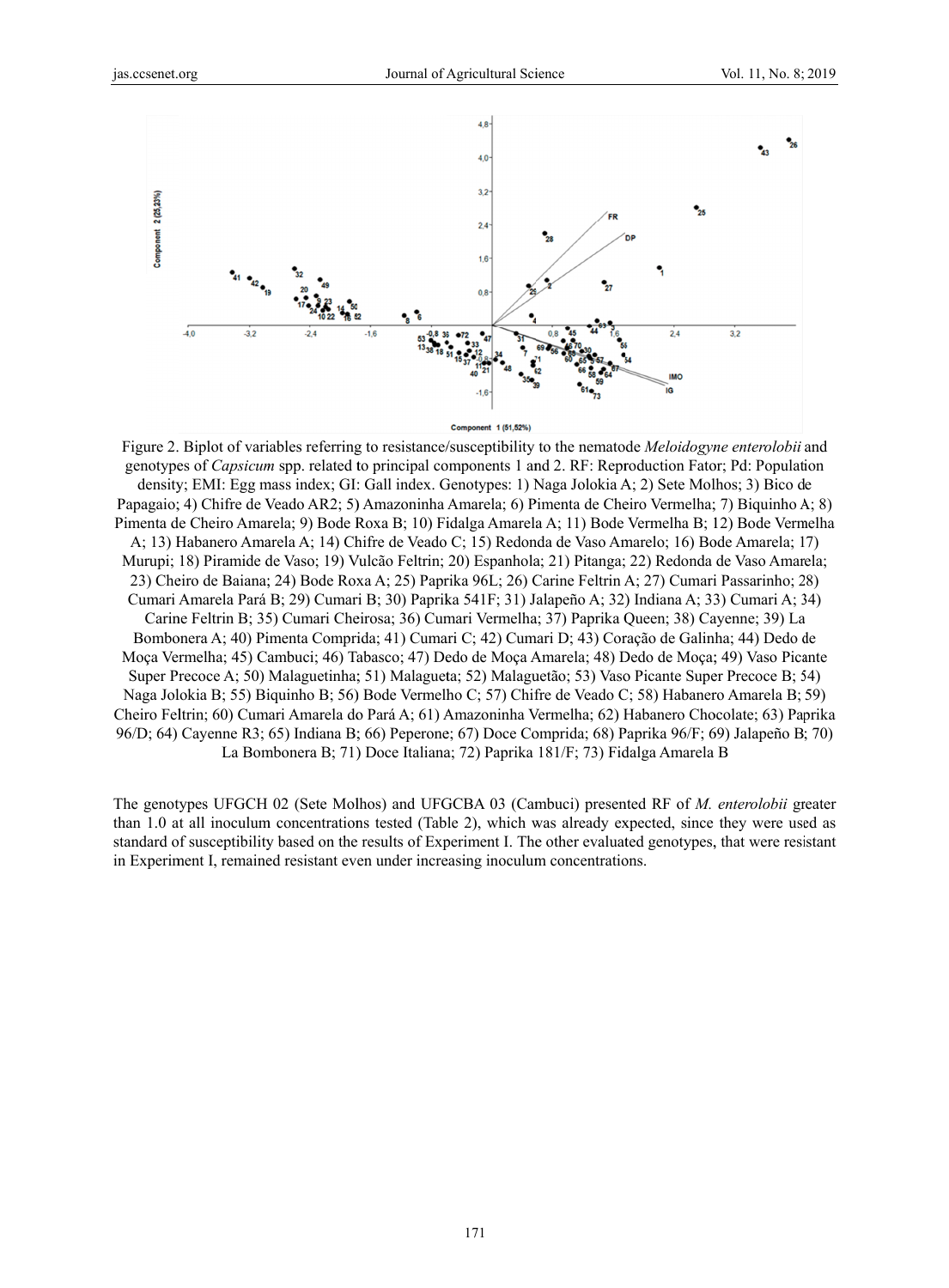| Genotypes                    | Reproduction Factor (RF) |                      |                      |                      |  |  |  |
|------------------------------|--------------------------|----------------------|----------------------|----------------------|--|--|--|
|                              | <b>ID UFG</b>            | 2000                 |                      | 8000                 |  |  |  |
| Sete Molhos                  | UFGCCH <sub>02</sub>     | 1.74<br>a            | 1.22<br>a            | 1.05<br>a            |  |  |  |
| Cambuci                      | <b>UFGCBA03</b>          | 1.26<br>a            | 1.43<br>a            | 1.24<br>a            |  |  |  |
| Cayenne R3                   | UFGCA 14                 | 0.22<br>b            | 0.09<br>$\mathbf{c}$ | 0.28<br>b            |  |  |  |
| Vaso Picante Super Precoce B | <b>UFGFR05</b>           | 0.21<br>h            | 0.36<br>b            | 0.04<br>$\mathbf{c}$ |  |  |  |
| Páprica Queen                | UFGCA 13                 | 0.20<br>h            | 0.06<br>c            | 0.43<br>b            |  |  |  |
| Vulcão Feltrin               | UFGCCH 19                | 0.19<br>b            | 0.08<br>$\mathbf{c}$ | 0.16<br>b            |  |  |  |
| Pitanga                      | UFGCCH <sub>21</sub>     | 0.17<br>b            | 0.09<br>c            | 0.03<br>$\mathbf{c}$ |  |  |  |
| Bode Roxa A                  | UFGCCH <sub>24</sub>     | 0.16<br>b            | 0.31<br>b            | 0.03<br>$\mathbf{c}$ |  |  |  |
| La Bombonera A               | UFGCA 15                 | 0.14<br>b            | 0.15<br>b            | 0.04<br>$\mathbf c$  |  |  |  |
| Malagueta                    | <b>UFGFR03</b>           | 0.14<br>b            | 0.01<br>$\mathbf{c}$ | 0.05<br>$\mathbf c$  |  |  |  |
| Redonda de Vaso Amarela      | UFGCCH <sub>22</sub>     | 0.13<br>b            | 0.08<br>$\mathbf{c}$ | 0.04<br>$\mathbf c$  |  |  |  |
| Cumari Vermelha              | UFGCA 12                 | 0.11<br>b            | 0.07<br>$\mathbf c$  | 0.38<br>b            |  |  |  |
| Pirâmide de Vaso             | UFGCCH 18                | 0.10<br>b            | 0.13<br>b            | 0.03<br>$\mathbf c$  |  |  |  |
| Espanhola                    | UFGCCH <sub>20</sub>     | 0.09<br>$\mathbf{c}$ | 0.02<br>c            | 0.11<br>b            |  |  |  |
| Malaguetão                   | <b>UFGFR04</b>           | 0.08<br>$\mathbf c$  | 0.08<br>$\mathbf c$  | 0.02<br>$\mathbf c$  |  |  |  |
| Chifre de Veado C            | UFGCCH <sub>28</sub>     | 0.03<br>$\mathbf c$  | 0.05<br>$\mathbf{c}$ | 0.23<br>b            |  |  |  |
| CV(%)                        | 4.73                     |                      |                      |                      |  |  |  |

| Table 2. Reproduction fator of <i>M. enterolobii</i> in sixteen genotypes of <i>Capsicum</i> spp. subjected to inoculum |  |  |  |
|-------------------------------------------------------------------------------------------------------------------------|--|--|--|
| concentrations of de 2000, 4000 and 8000 eggs + J2 per plant, at 60 days after inoculation. UFG, GO, 2017               |  |  |  |

*Note*. Means followed by the same letter do not differ (Scott-Knott, 5%). Data were transformed in  $\sqrt{x+1}$  for the statistical analisys.

The susceptible genotypes UFGCCH 02 (Sete Molhos) and UFGCBA 03 (Cambuci) presented the highest population densities (Pd) of M. enterolobii. The curves representing the regression equations for these two genotypes are of a quadratic nature, showing that the nematode population densities in the roots increased as the inoculum concentration increased to a maximum of 5344 eggs + J2/10g of root, for Sete Molhos, and 7781 eggs  $+$  J2/10g of root for Cambuci. With respect to the other genotypes, only seven presented a significant regression analysis. UFGCA 20 (Cayenne R3) and UFGCA 13 (Paprika Queen) presented linear regression with increase of Pd as the inoculum concentration was increased. The genotypes UFGFR 05 (Vaso Picante Super Precoce B) and UFGCH 24 (Bode Roxa A) presented a small increase of Pd decreasing again as the inoculum concentration increased, while the genotypes UFGCA 14 (Cayenne R3), UFGCA 13 (Paprika Queen), UFGCA 12 (Cumari Vermelha), UFGCH 19 (Vulcão Feltrin) and UFGCH 28 (Chifre de Veado C) had opposite behavior, with reduction and subsequent increase of Pd with increasing inoculum concentration (Figure 3).



Figure 3. Population density of *Meloidogyne enterolobii* in 10 g of roots of nine Capsicum spp. genotypes subjected to different inoculum concentrations of *Meloidogyne enterolobii* at 60 days after inoculation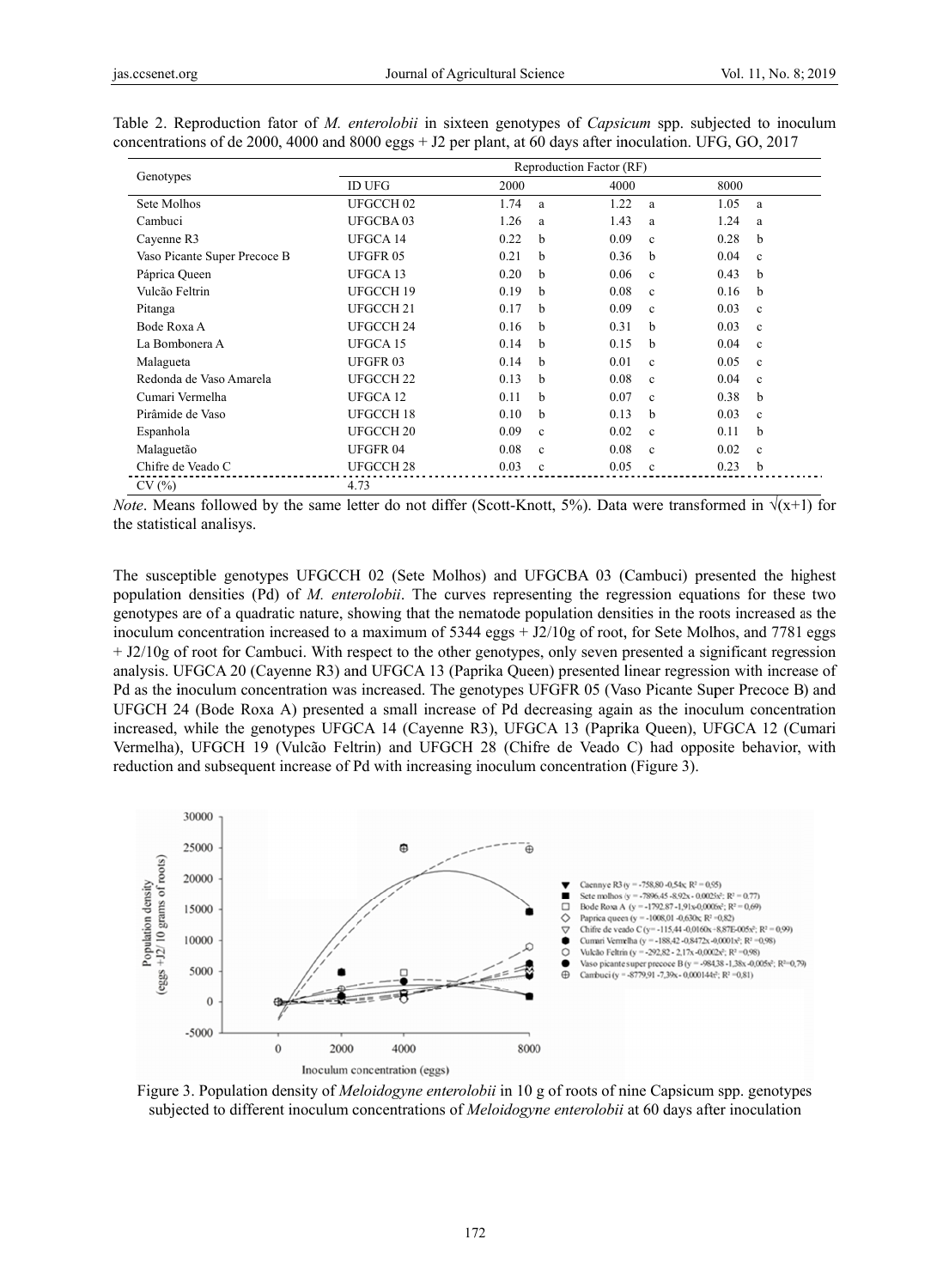# **4. Discussion**

31 pepper genotypes resistant to *M. enterolobii* were identified (Table 1). The genotypes of *Capsicum* spp. used in the present study belong to the collection of chili peppers of the UFG, and were first tested for hostability to *M. enterolobii*. Resistance reactions found in the present study are unprecedented, since to date, there are no reports of resistance sources to this nematode in *Capsicum* spp., although Melo et al. (2011) found moderate levels of resistance in two accessions of chili pepper and three accessions of sweet pepper. However, these authors used the Taylor (1967) criteria for classification of genotypes, so that only one access of sweet pepper showed RF less than 1.0.

It is important to note that within each of the four species of *Capsicum* (*C. chinenses*, *C. annuum*, *C. baccatum*  and *C. frutescens*) tested, resistant genotypes were found, which suggests the presence of resistance genes within the whole complex. It is known that domesticated species of *Capsicum* spp., usually are autogamous, however, there is a possible rate of allogamy that can vary from 0 to 83%, being facilitated by morphological changes in the flower by the action of pollinating insects, and other factors (Moreira et al., 2006), thus generating a high rate of genetic variability among the genotypes. This suggests that sources of nematode resistance can be identified within a large set of genes in the *Capsicum* complex. On the other hand, it is possible that among the genotypes studied here, seeds of the same genotype have been identified as being of different genotypes, which may have led to the high number of resistant materials. This may have occurred since the separation and identification of the genotypes was made based on the fruit traits. But, still, there are a considerable number of resistant genotypes.

In the dendrogram resulting from genotype cluster analysis (Figure 1), which took into consideration, in addition to the RF, the population density, gall index and egg mass index, there was a clear separation of the resistant and susceptible genotypes, confirming the genotype ratings presented in Table 1. These characteristics, however, did not group genotypes of the same species of *Capsicum* so that the species were distributed randomly, strengthening the hypothesis that resistance sources are present in the four species of *Capsicum* studied.

There are several reports of resistance reaction of *Capsicum* spp. to *M. javanica* and *M. incognita* (Oliveira et al., 2009, Pinheiro et al., 2013, Pinheiro et al., 2014). But most studies on *Capsicum* spp. genotypes behavior in relation to *M. enterolobii* resulted in susceptibility reactions such as Pinheiro et al. (2014), that evaluated *Capsicum* spp. genotypes against the infestation by *M. enterolobii* and all reacted as susceptible. Reaction of susceptibility was also reported by Melo et al. (2011) in accessions of *C. chinenses* and *C. annum*. Rosa et al. (2015) found susceptibility reactions in Jalapeño, Dedo de Moça and Cambuci, which was also observed in the present study. However, these same authors observed a susceptibility reaction in the Doce Italiana and Malagueta genotypes, which proved to be resistant in our study.

Resistance and susceptibility according to the criterion of Oostenbrink (1966) shows how well the nematode may reproduce on the plant genotypes. In this way, genotypes that show RF lower than 1.0 are considered resistant. Those with the RF higher than 1.0 are considered susceptible. Although it is very usual to find variable results between experiments when working with nematodes the variation found in this study seems to be related to the differences among the genotypes. Experiments I and II tested different *Capsicum* spp. genotypes and complemented each other.

Principal components analysis showed a high correlation between the nematode RF and Pd and these variables were inversely related to the GI and EMI (Figure 2). The genotypes that reacted with susceptibility with high EMI and GI were grouped and were arranged in the lower right quadrant of the graph. Likewise, susceptible genotypes with high RF and Pd values were grouped in the upper right quadrant. Resistant genotypes were grouped in the lower and upper left quadrants and correlated inversely with the FR, Pd, EMI and GI.

Increasing inoculum levels of *M. enterolobii* did not shift the resistance or susceptibility behavior of the tested genotypes, considering the RF (Table 2). In relation to the population density (Pd), the resistant genotypes presented values far below of those observed in the two standard susceptible genotypes at all inoculum concentrations (Figure 3). It was observed that the susceptible genotypes UFGCH 02 (Sete Molhos) and UFGCBA 03 (Cambuci) showed maximum nematode development in the roots (Pd) within the tested inoculum concentration range, decreasing again, indicating that at very high doses there may be competition, reducing the efficiency of inoculation. Among the resistant genotypes, UFGFR 05 (Vaso Picante Super Precoce B) and UFGCH 24 (Bode Roxa A) are considered the most promising because they showed increase in Pd as the inoculum concentration was increased, decreasing again, and were those that presented the lowest Pd of *M. enterolobii* in the highest concentration (8000 eggs + J2/plant) (Figure 3).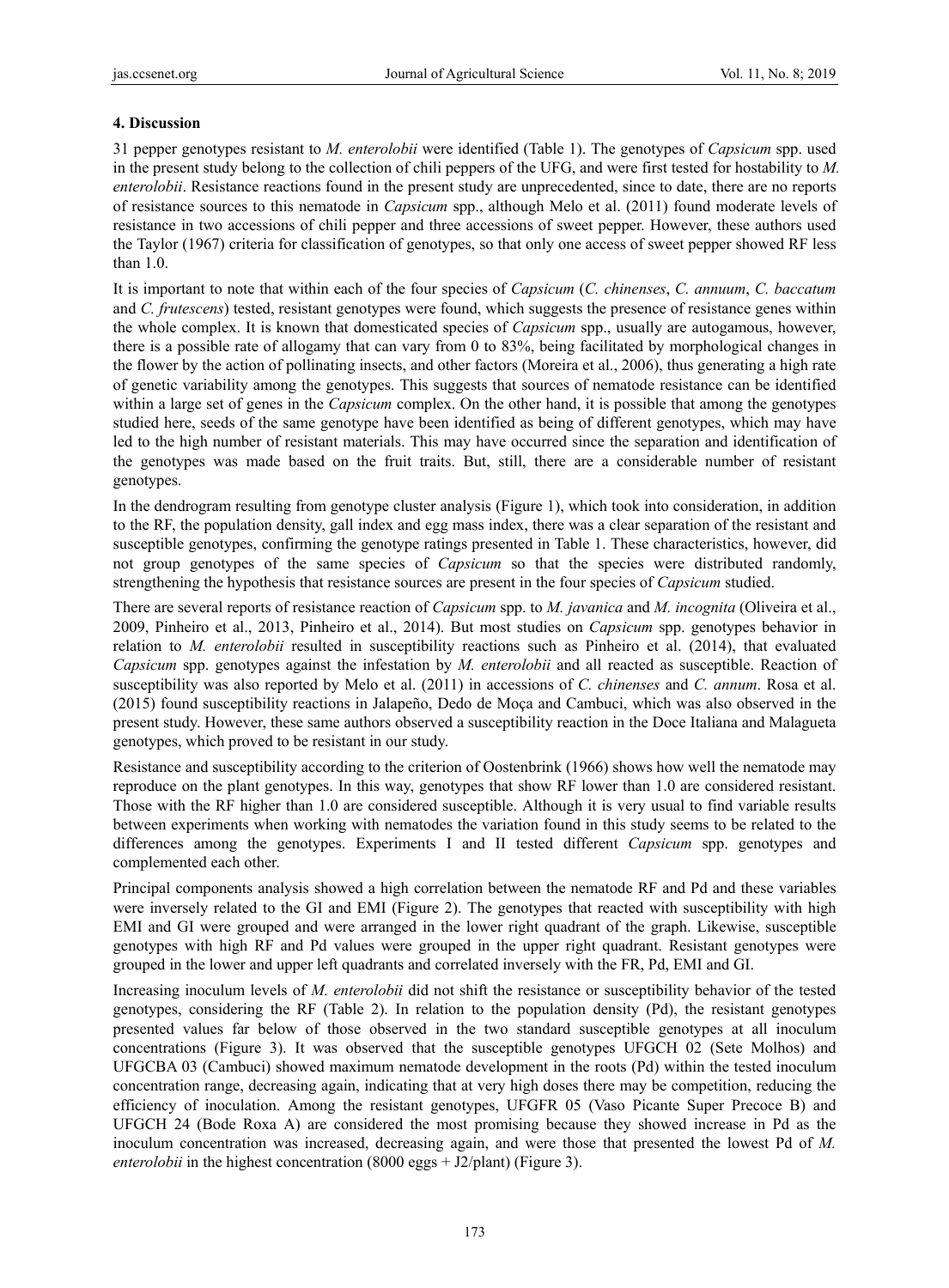The results obtained here suggest that the resistant genotypes may serve as the object of studies in the identification of promising genes for the chili peppers genetic breeding. In this way, the present study represents a relevant contribution with the identification of *Capsicum* spp. genotypes resistant to *M. enterolobii* that can be used by growers in areas infested by this plant parasitic nematode. In addition, these genotypes can be used as rootstocks for other Solanaceae, susceptible to this nematode, such as sweet pepper, since there is compatibility. Further studies are needed to identify the genes and the mechanisms involved in the resistance present in these genotypes so that they can be used in breeding programs to develop new cultivars resistant to *M. enterolobii*.

#### **References**

- Bitencourt, N. V., & Silva, G. S. (2010). Reprodução de *Meloidogyne enterolobii* em olerícolas. *Nematologia Brasileira, 34*, 181-183.
- Bonetti, J. I. S., & Ferraz, S. (1981). Modificações do método de Hussey e Barker para extração de ovos de *Meloidogyne exigua* em raízes de cafeeiro. *Fitopatologia Brasileira, 6*, 553.
- Carneiro, R. G., Mônaco, A. P. A., Moritz, M. P., Nakamura, K. C., & Scherer, A. (2006). Identificação de *Meloidogyne mayaguensis* em goiabeira e em plantas invasoras, em solo argiloso, no Estado do Paraná. *Nematologia Brasileira, 30*, 293-298.
- Carneiro, R. M. D. G., Moreira, W. A., & Gomes, A. C. M. M. (2001). Primeiro registro de *Meloidogyne enterolobii* em goiabeira no Brasil. *Nematologia Brasileira, 25*, 223-228.
- Carneiro, R. M. D., & Almeida, M. R. A. (2001). Técnica de eletroforese usada no estudo de enzimas dos nematoides de galhas para identificação de espécie. *Nematologia Brasileira, 2*, 35-44.
- Conagin, A., Nagqai, V., Igue, T., & Ambrósio, L. A. (1993). Efeito da falta de normalidade em testes de homogeneidade de variâncias. *Bragantia, 52*, 173-180. https://doi.org/10.1590/S0006-87051993000200010
- Coolen, W. A., & D´Herde, C. J. A. (1972). A method for the quantitative extraction of nematodes from plant tissue*.* Ghent, Belgium: State Nematology and Entomology Research Centre.
- Costa, C. S. R., & Henz, G. P. (2007). Pimentas *Capsicum* spp. Botânica. *Sistema de Produção 2*. Brasilía: Embrapa hortaliças.
- Fargette, M. (1987). Use of esterase phenotype in the taxonomy of the genus *Meloidogyne*. 2. Esterase phenotypes observed in West African populations and their characterization. *Revue de Nématologie, 10*, 45-56.
- Ferreira, D. F. (2011). Sisvar: A computer statistical analysis system. *Ciência e Agrotecnologia, 35*, 1039-1042. https://doi.org/10.1590/S1413-70542011000600001
- Hair Junior, J. F., Black, W. C., Babin, B. J., Anderson, R. E., & Tatham, R. L. (2005). *Análise multivariada de dados*. Porto Alegre, Brazil: Artmed.
- Hammer, Ø., Harper, D. A. T., & Ryan, P. D. (2001). PAST: Software de estatística paleontológica para educação e análise de dados. *Palaeontologia Electronica, 4*, 1-9.
- Henz, G. P., & Ribeiro, C. S. C. (2008). Mercado e comercialização. In C. S. C. Ribeiro, C. A. Lopes, S. I. C. Carvalho, G. P. Henz, & F. J. B. Reifschneider (Eds.), *Pimentas Capsicum* (pp. 15-24). Brasília, Brazil: Embrapa Hortaliças.
- Hussey, R. S., & Barker, K. R. (1973). A comparison of methods of collection inocula of *Meloidogyne* spp. including a new technique. *Plant Desease Reporter, 57*, 1025-1028.
- Melo, O. D., Maluf, W. R., Gonçalves, R. J. S., Gonçalves Neto, A. C., Gomes, L. A. A., & Carvalho, R. C. (2011). Triagem de genótipos de hortaliças para resistência a *Meloidogyne enterolobii*. *Pesquisa Agropecuária Brasileira, 46*, 829-835. https://doi.org/10.1590/S0100-204X2011000800007
- Moreira, G. R., Caliman, F. R. B., Silva, D. J. H., & Ribeiro, C. S. C. (2006). Espécies e variedades de pimenta. *Informe Agropecuário, 27*, 16-19.
- Oliveira, C. D., Braz, L. T., Santos, J. M., Banzatto, D. A., & Oliveira, P. R. (2009). Resistência de pimentas a nematoides de galha e compatibilidade enxerto/porta-enxerto entre híbridos de pimentão e pimentas. *Horticultura Brasileira, 27*, 520-526. https://doi.org/10.1590/S0102-05362009000400019
- Oostenbrink, M. (1966), Major characteristics of the relation between nematodes and plants. *Mededelingen Landbouwhogoe School, 66*, 1-46.